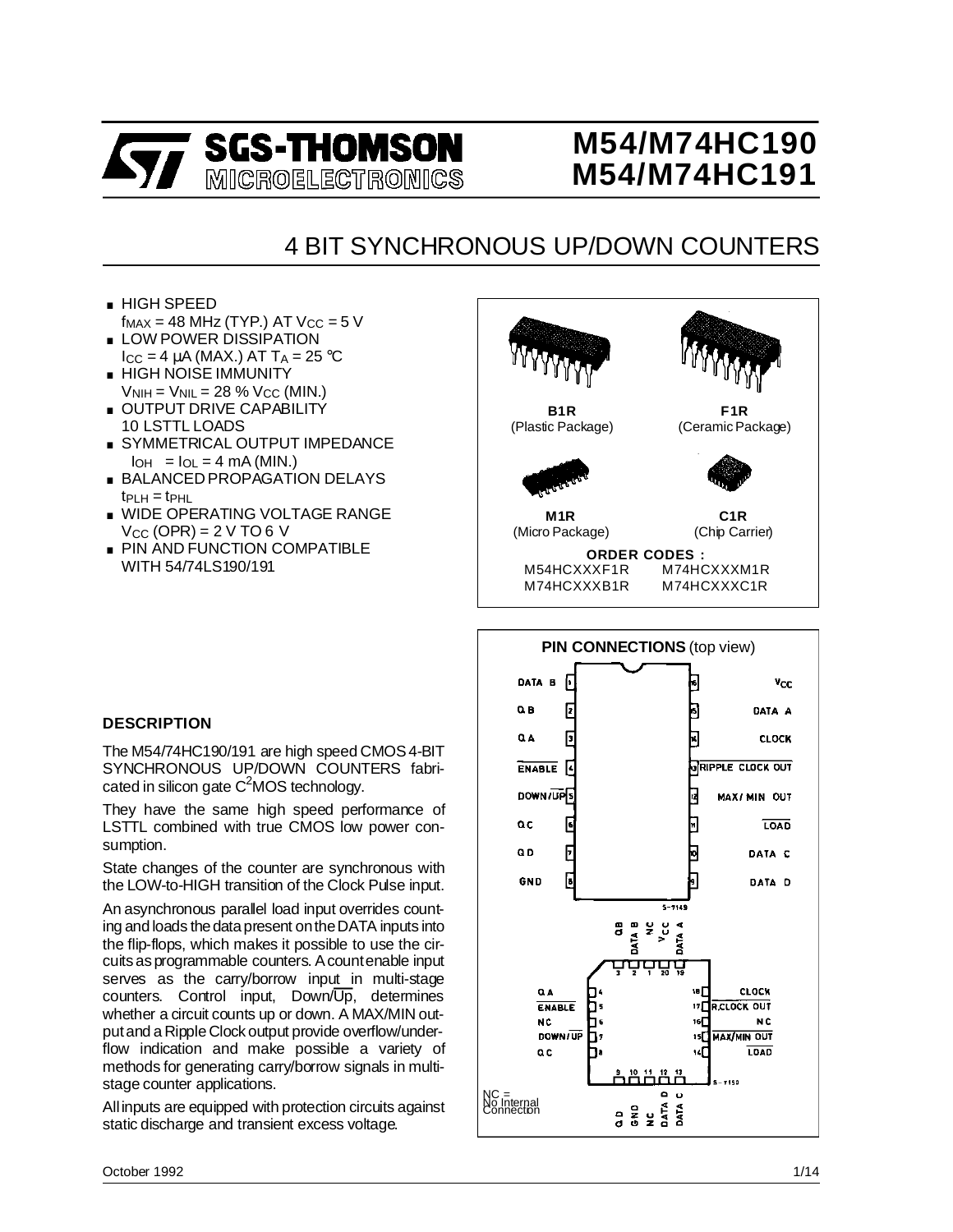#### **INPUT AND OUTPUT EQUIVALENT CIRCUIT**



# **PIN DESCRIPTION**

| <b>PIN No</b> | <b>SYMBOL</b>    | <b>NAME AND FUNCTION</b>                      |  |  |  |  |  |
|---------------|------------------|-----------------------------------------------|--|--|--|--|--|
| 3, 2, 6, 7    | QA to QD         | <b>Flip-Flop Outputs</b>                      |  |  |  |  |  |
| 4             | <b>ENABLE</b>    | Count Enable Input<br>(Active LOW)            |  |  |  |  |  |
| 5             | U/D              | Parallel Data Input                           |  |  |  |  |  |
| 11            | <b>LOAD</b>      | Load Input (Active LOW)                       |  |  |  |  |  |
| 12            | <b>MA/MI OUT</b> | <b>Terminal Count Output</b>                  |  |  |  |  |  |
| 13            | RC               | <b>Ripple Clock Output</b><br>(Active LOW)    |  |  |  |  |  |
| 14            | <b>CLOCK</b>     | Cloack Input (LOW to<br>HIGH, Edge-triggered) |  |  |  |  |  |
| 15, 1, 10, 9  | DA to DD         | Data Inputs                                   |  |  |  |  |  |
| 8             | GND              | Ground (0V)                                   |  |  |  |  |  |
| 16            | Vcc              | Positive Supply Voltage                       |  |  |  |  |  |



#### **IEC LOGIC SYMBOL** (HC190) **IEC LOGIC SYMBOL** (HC191)



#### **TRUTH TABLE**

|             | <b>INPUTS</b> |     |              |    |                   | <b>OUTPUS</b> |          | <b>FUNCTION</b> |  |  |  |
|-------------|---------------|-----|--------------|----|-------------------|---------------|----------|-----------------|--|--|--|
| <b>LOAD</b> | <b>ENABLE</b> | D/U | <b>CLOCK</b> | QA | QB                | QC            | QD       |                 |  |  |  |
|             |               |     |              | a  |                   | C             |          | PRESET DATA     |  |  |  |
|             |               |     |              |    | UP COUNT          | UP COUNT      |          |                 |  |  |  |
|             |               |     |              |    | <b>DOWN COUNT</b> |               |          |                 |  |  |  |
|             |               |     |              |    | NO CHANGE         |               | NO COUNT |                 |  |  |  |
|             |               |     |              |    |                   | NO CHANGE     |          | NO COUNT        |  |  |  |

X: Don't Care

a - d: The level of steady state inputs at inputs a through D respedively

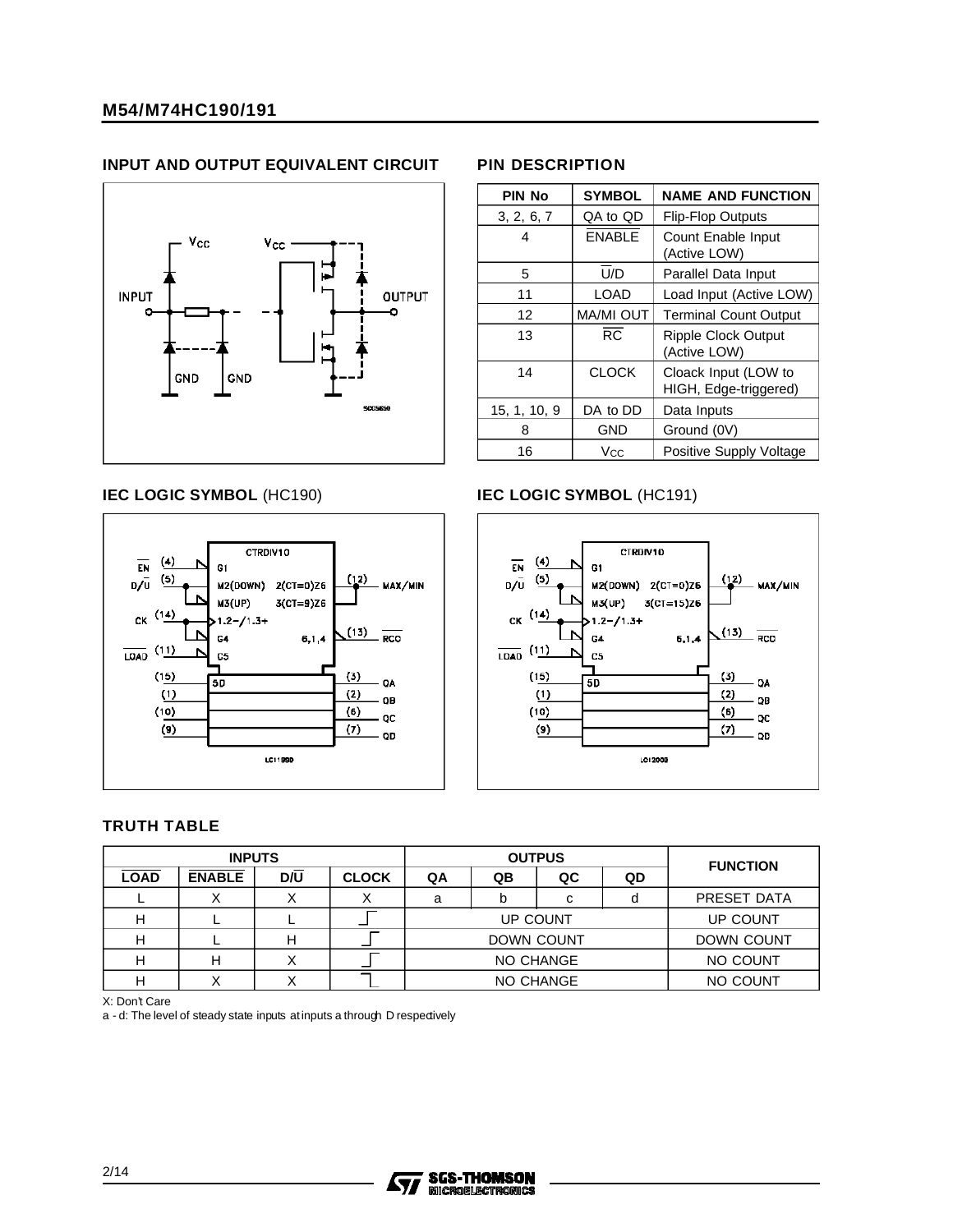# **LOGIC DIAGRAM** (HC190)



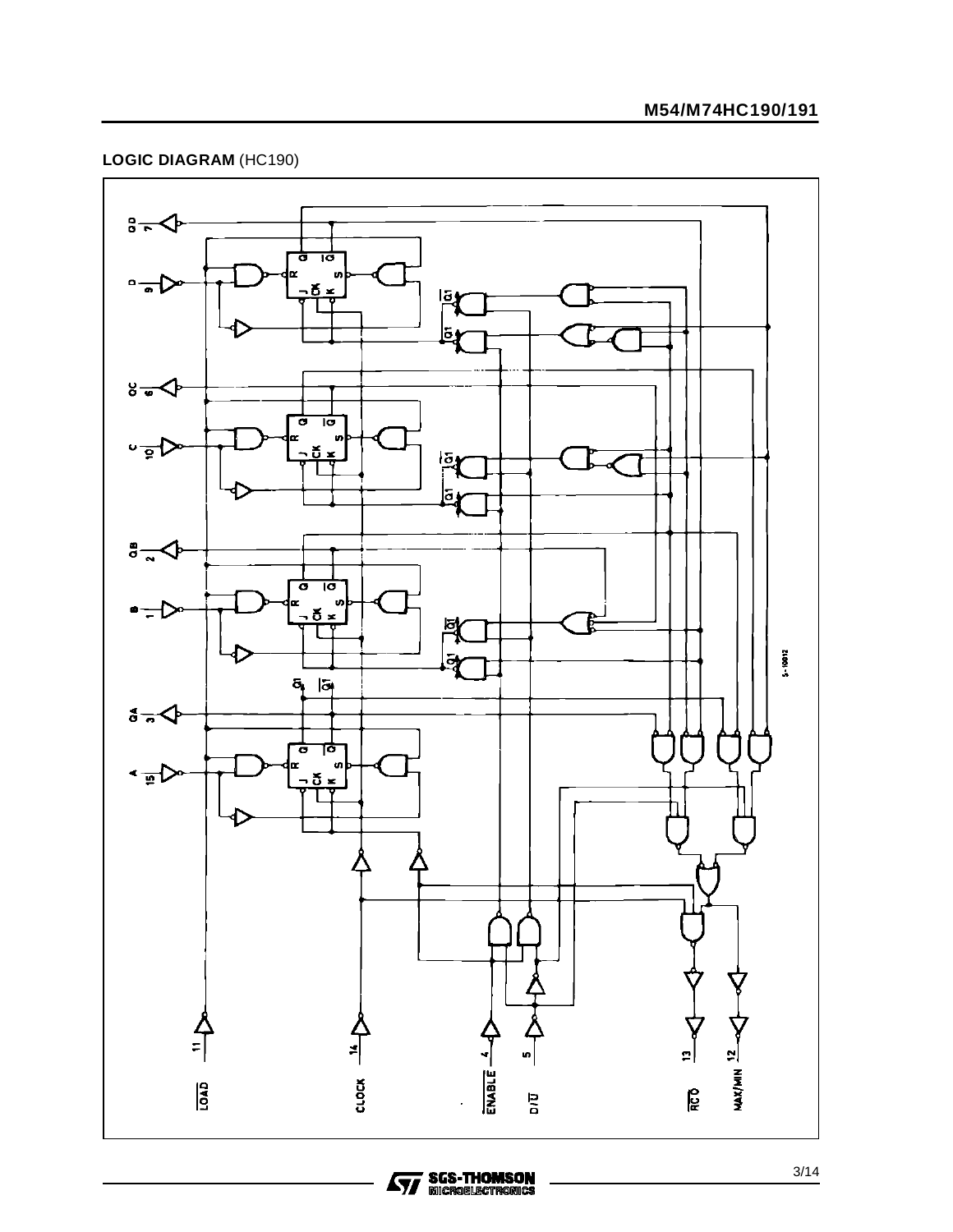### **M54/M74HC190/191**

## **LOGIC DIAGRAM** (HC191)



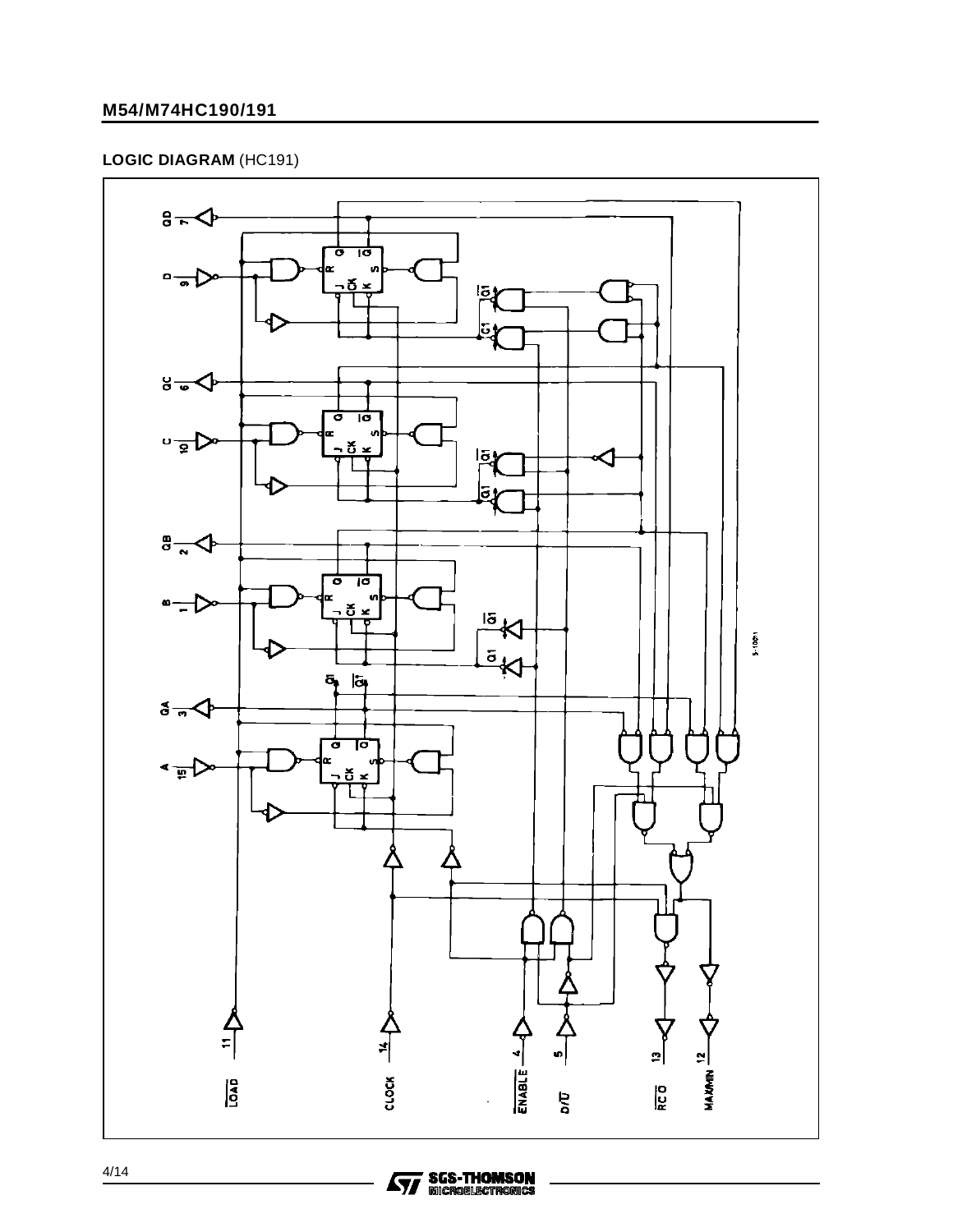#### **TIMING CHART** (HC190)



#### **TIMING CHART** (HC191)



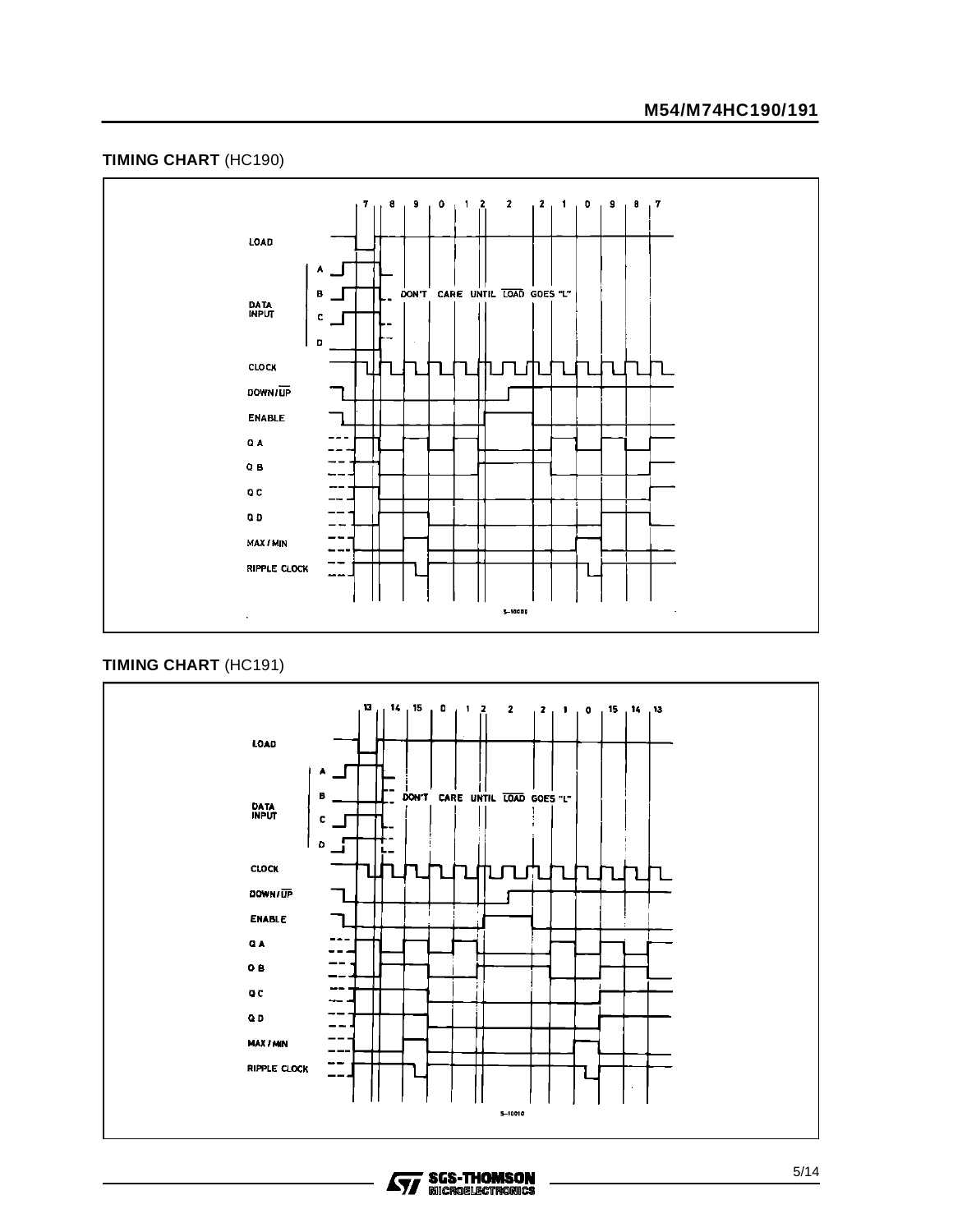#### **ABSOLUTE MAXIMUM RATINGS**

| Symbol                       | <b>Parameter</b>                             | Value                    | Unit         |
|------------------------------|----------------------------------------------|--------------------------|--------------|
| Vcc                          | Supply Voltage                               | $-0.5$ to $+7$           | V            |
| $V_{I}$                      | DC Input Voltage                             | $-0.5$ to $V_{CC}$ + 0.5 | V            |
| Vo                           | DC Output Voltage                            | $-0.5$ to $V_{CC}$ + 0.5 |              |
| lικ                          | DC Input Diode Current                       | ± 20                     | mA           |
| <b>I</b> ok                  | DC Output Diode Current                      | ± 20                     | mA           |
| lo.                          | DC Output Source Sink Current Per Output Pin | ± 25                     | mA           |
| Icc or IGND                  | DC V <sub>CC</sub> or Ground Current         | ± 50                     | mA           |
| $P_D$                        | Power Dissipation                            | $500$ (*)                | mW           |
| ${\mathsf T}_{\textsf{stg}}$ | Storage Temperature                          | $-65$ to $+150$          | $^{\circ}$ C |
| $\mathsf{T}_\mathsf{L}$      | Lead Temperature (10 sec)                    | 300                      | $^{\circ}C$  |

Absolute Maximum Ratings are those values beyond which damage to the device may occur. Functional operation under these condition is not implied. (\*) 500 mW:  $\approx$  65 °C derate to 300 mW by 10mW/°C: 65 °C to 85 °C

#### **RECOMMENDED OPERATING CONDITIONS**

| Symbol         | <b>Parameter</b>                                           |                  | Value                             | Unit                         |
|----------------|------------------------------------------------------------|------------------|-----------------------------------|------------------------------|
| $V_{\rm CC}$   | <b>Supply Voltage</b>                                      |                  | $2$ to $6$                        |                              |
| V <sub>1</sub> | Input Voltage                                              |                  | 0 to $V_{CC}$                     |                              |
| Vo             | Output Voltage                                             |                  | $0$ to $V_{CC}$                   |                              |
| ${\sf T_{op}}$ | Operating Temperature: M54HC Series<br><b>M74HC</b> Series |                  | $-55$ to $+125$<br>$-40$ to $+85$ | $^{\circ}$ C<br>$^{\circ}$ C |
| $t_r$ , $t_f$  | Input Rise and Fall Time                                   | $V_{CC}$ = 2 V   | 0 to 1000                         | ns                           |
|                |                                                            | $V_{CC} = 4.5 V$ | 0 to 500                          |                              |
|                |                                                            | $V_{CC} = 6 V$   | 0 to 400                          |                              |

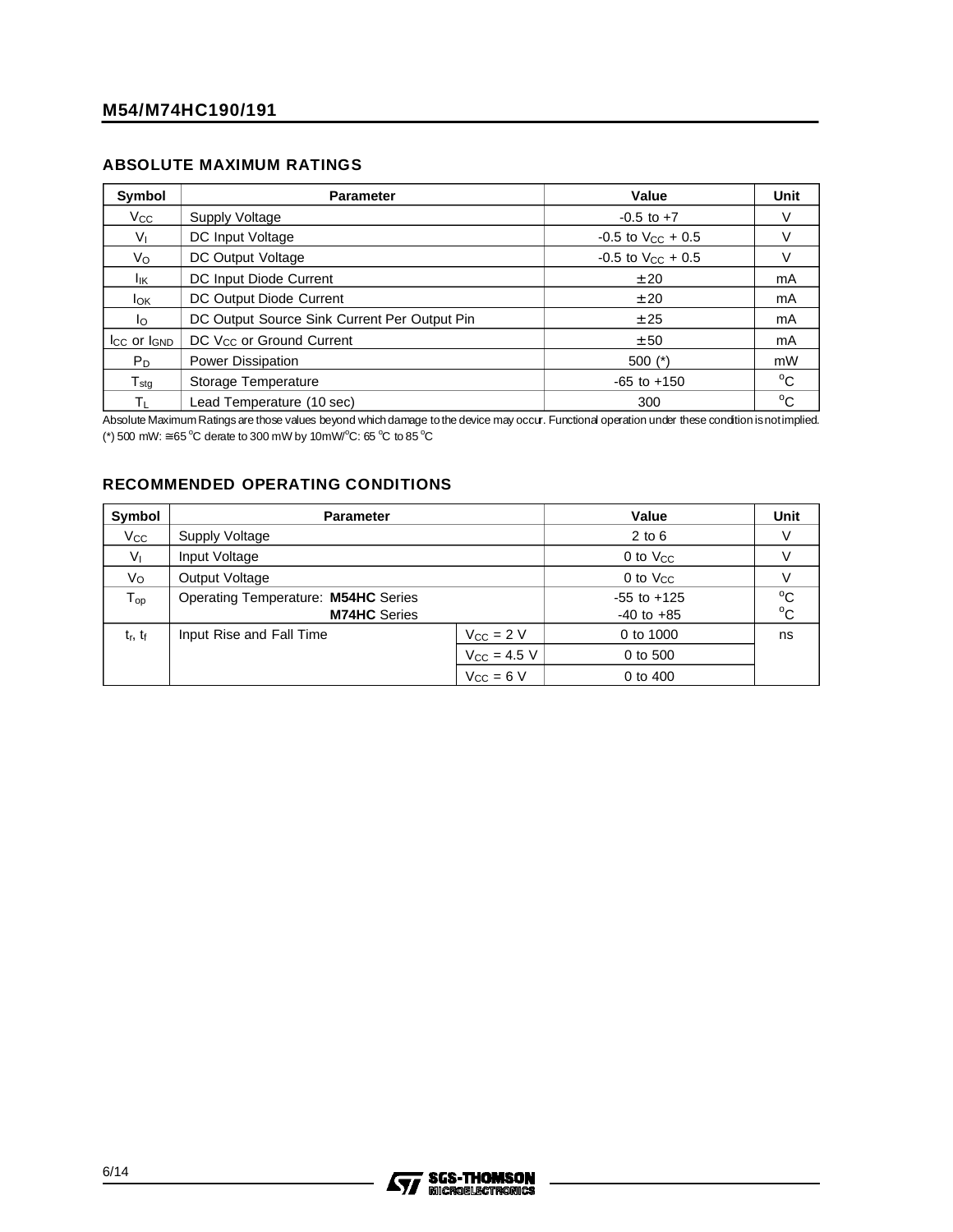#### **DC SPECIFICATIONS**

|                       |                             |                   |                 | <b>Test Conditions</b>         |      |                                |      | Value |                                       |      |                              |        |
|-----------------------|-----------------------------|-------------------|-----------------|--------------------------------|------|--------------------------------|------|-------|---------------------------------------|------|------------------------------|--------|
| Symbol                | <b>Parameter</b>            | <b>Vcc</b><br>(V) |                 |                                |      | $T_A = 25 °C$<br>54HC and 74HC |      |       | -40 to 85 $^{\circ}$ C<br><b>74HC</b> |      | -55 to 125 °C<br><b>54HC</b> | Unit   |
|                       |                             |                   |                 |                                | Min. | Typ.                           | Max. | Min.  | Max.                                  | Min. | Max.                         |        |
| V <sub>IH</sub>       | High Level Input            | 2.0               |                 |                                | 1.5  |                                |      | 1.5   |                                       | 1.5  |                              |        |
|                       | Voltage                     | 4.5               |                 |                                | 3.15 |                                |      | 3.15  |                                       | 3.15 |                              | $\vee$ |
|                       |                             | 6.0               |                 |                                | 4.2  |                                |      | 4.2   |                                       | 4.2  |                              |        |
| $V_{\rm II}$          | Low Level Input             | 2.0               |                 |                                |      |                                | 0.5  |       | 0.5                                   |      | 0.5                          |        |
|                       | Voltage                     | 4.5               |                 |                                |      |                                | 1.35 |       | 1.35                                  |      | 1.35                         | $\vee$ |
|                       |                             | 6.0               |                 |                                |      |                                | 1.8  |       | 1.8                                   |      | 1.8                          |        |
| <b>V<sub>OH</sub></b> | <b>High Level</b>           | 2.0               | $V_1 =$         |                                | 1.9  | 2.0                            |      | 1.9   |                                       | 1.9  |                              |        |
|                       | Output Voltage              | 4.5               | V <sub>IH</sub> | $IO=-20 \mu A$                 | 4.4  | 4.5                            |      | 4.4   |                                       | 4.4  |                              |        |
|                       |                             | 6.0               | <b>or</b>       |                                | 5.9  | 6.0                            |      | 5.9   |                                       | 5.9  |                              | $\vee$ |
|                       |                             | 4.5               | $V_{IL}$        | $I_0 = -4.0$ mA                | 4.18 | 4.31                           |      | 4.13  |                                       | 4.10 |                              |        |
|                       |                             | 6.0               |                 | $IO=-5.2$ mA                   | 5.68 | 5.8                            |      | 5.63  |                                       | 5.60 |                              |        |
| VOL                   | Low Level Output            | 2.0               | $V_1 =$         |                                |      | 0.0                            | 0.1  |       | 0.1                                   |      | 0.1                          |        |
|                       | Voltage                     | 4.5               | V <sub>IH</sub> | $IO= 20 \mu A$                 |      | 0.0                            | 0.1  |       | 0.1                                   |      | 0.1                          |        |
|                       |                             | 6.0               | or              |                                |      | 0.0                            | 0.1  |       | 0.1                                   |      | 0.1                          | V      |
|                       |                             | 4.5               | VIL             | $IO = 4.0$ mA                  |      | 0.17                           | 0.26 |       | 0.33                                  |      | 0.40                         |        |
|                       |                             | 6.0               |                 | $IO= 5.2 mA$                   |      | 0.18                           | 0.26 |       | 0.33                                  |      | 0.40                         |        |
| $\mathbf{h}$          | Input Leakage<br>Current    | 6.0               |                 | $V_1$ = V <sub>cc</sub> or GND |      |                                | ±0.1 |       | ±1                                    |      | ±1                           | μA     |
| $I_{\rm CC}$          | Quiescent Supply<br>Current | 6.0               |                 | $V_1 = V_{CC}$ or GND          |      |                                | 4    |       | 40                                    |      | 80                           | μA     |

## **AC ELECTRICAL CHARACTERISTICS** ( $C_L = 50$  pF, Input  $t_r = t_f = 6$  ns)

|                         |                          | <b>Test Conditions</b>       |      |                                |      | Value |                                       |                 |             |      |
|-------------------------|--------------------------|------------------------------|------|--------------------------------|------|-------|---------------------------------------|-----------------|-------------|------|
| Symbol                  | <b>Parameter</b>         | <b>V<sub>cc</sub></b><br>(V) |      | $T_A = 25 °C$<br>54HC and 74HC |      |       | -40 to 85 $^{\circ}$ C<br><b>74HC</b> | $-55$ to 125 °C | <b>54HC</b> | Unit |
|                         |                          |                              | Min. | Typ.                           | Max. | Min.  | Max.                                  | Min.            | Max.        |      |
| t <sub>t</sub>          | <b>Output Transition</b> | 2.0                          |      | 30                             | 75   |       | 95                                    |                 | 110         |      |
| t <sub>THL</sub>        | Time                     | 4.5                          |      | 8                              | 15   |       | 19                                    |                 | 22          | ns   |
|                         |                          | 6.0                          |      | $\overline{7}$                 | 13   |       | 16                                    |                 | 19          |      |
| t <sub>PLH</sub>        | Propagation              | 2.0                          |      | 92                             | 180  |       | 225                                   |                 | 270         |      |
| t <sub>PHL</sub>        | Delay Time               | 4.5                          |      | 23                             | 36   |       | 45                                    |                 | 54          | ns   |
|                         | $(CLOCK - Q)$            | 6.0                          |      | 20                             | 31   |       | 38                                    |                 | 46          |      |
| t <sub>PLH</sub>        | Propagation              | 2.0                          |      | 39                             | 120  |       | 150                                   |                 | 180         | ns   |
| <b>t</b> <sub>PHL</sub> | Delay Time               | 4.5                          |      | 13                             | 24   |       | 30                                    |                 | 36          |      |
|                         | (CLOCK - RCO)            | 6.0                          |      | 11                             | 20   |       | 26                                    |                 | 31          |      |
| t <sub>PLH</sub>        | <b>Propagation Delay</b> | 2.0                          |      | 120                            | 240  |       | 300                                   |                 | 360         | ns   |
| t <sub>PHL</sub>        | Time (CLOCK -            | 4.5                          |      | 30                             | 48   |       | 60                                    |                 | 72          |      |
|                         | MAX/MIN)                 | 6.0                          |      | 26                             | 41   |       | 51                                    |                 | 61          |      |
| t <sub>PLH</sub>        | Propagation              | 2.0                          |      | 108                            | 205  |       | 255                                   |                 | 310         | ns   |
| <b>t</b> <sub>PHL</sub> | Delay Time               | 4.5                          |      | 27                             | 41   |       | 51                                    |                 | 62          |      |
|                         | $(LOAD - Q)$             | 6.0                          |      | 23                             | 35   |       | 43                                    |                 | 53          |      |

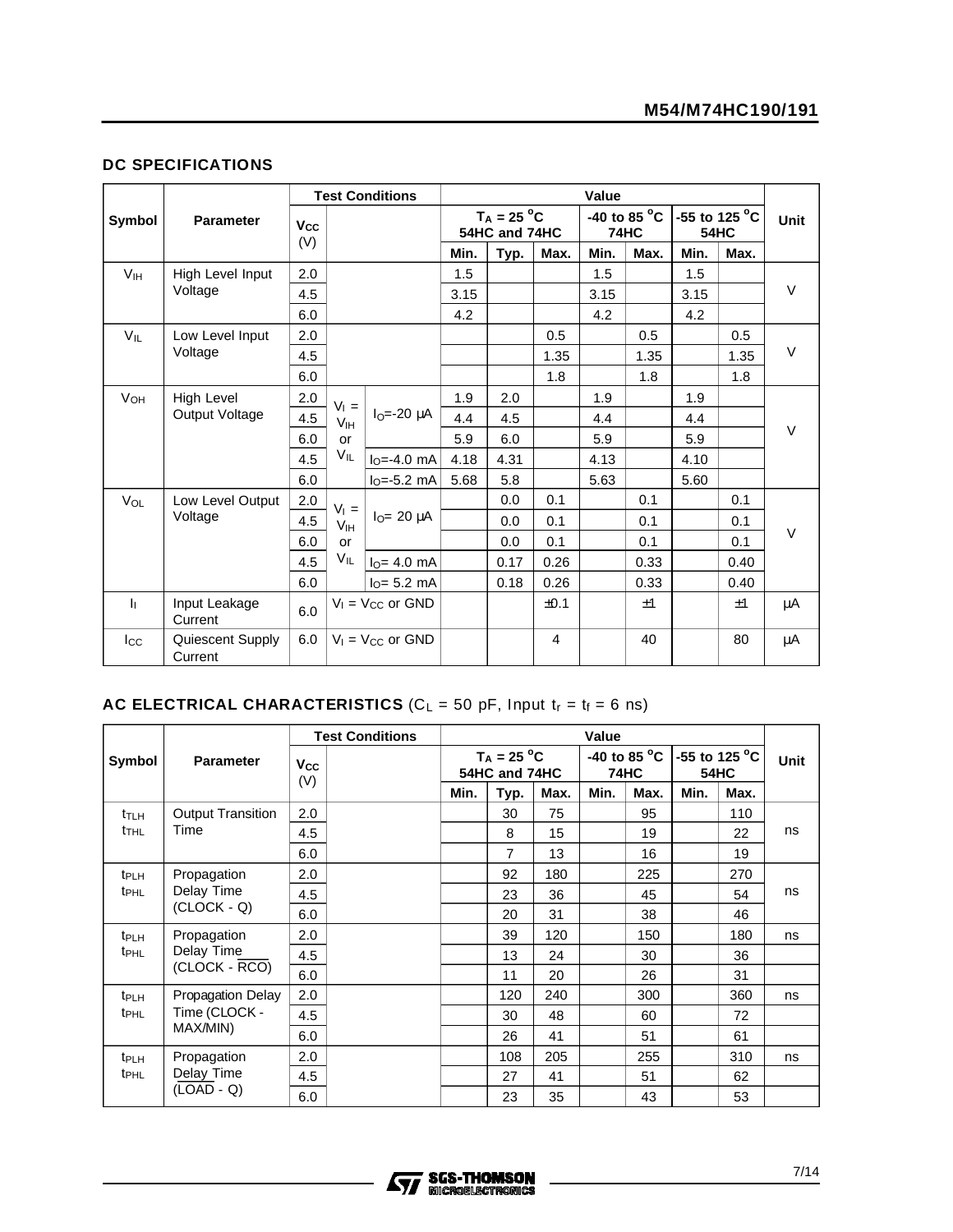#### **AC ELECTRICAL CHARACTERISTICS** ( $C_L = 50$  pF, Input  $t_r = t_f = 6$  ns)

|                  |                                         |            | <b>Test Conditions</b> |      |                                |      | Value |                      |      |                              |             |
|------------------|-----------------------------------------|------------|------------------------|------|--------------------------------|------|-------|----------------------|------|------------------------------|-------------|
| Symbol           | <b>Parameter</b>                        | Vcc<br>(V) |                        |      | $T_A = 25 °C$<br>54HC and 74HC |      |       | -40 to 85 °C<br>74HC |      | -55 to 125 °C<br><b>54HC</b> | <b>Unit</b> |
|                  |                                         |            |                        | Min. | Typ.                           | Max. | Min.  | Max.                 | Min. | Max.                         |             |
| $t_{PLH}$        | Propagation                             | 2.0        |                        |      | 84                             | 175  |       | 220                  |      | 265                          |             |
| t <sub>PHL</sub> | Delay Time                              | 4.5        |                        |      | 21                             | 35   |       | 44                   |      | 53                           | ns          |
|                  | $(DATA - Q)$                            | 6.0        |                        |      | 18                             | 30   |       | 37                   |      | 45                           |             |
| t <sub>PLH</sub> | Propagation                             | 2.0        |                        |      | 39                             | 105  |       | 130                  |      | 160                          |             |
| t <sub>PHL</sub> | Delay Time                              | 4.5        |                        |      | 13                             | 21   |       | 26                   |      | 32                           | ns          |
|                  | (ENABLE - RCO)                          | 6.0        |                        |      | 11                             | 18   |       | 22                   |      | 27                           |             |
| t <sub>PLH</sub> | Propagation                             | $2.0\,$    |                        |      | 63                             | 180  |       | 225                  |      | 270                          |             |
| t <sub>PHL</sub> | Delay Time                              | 4.5        |                        |      | 21                             | 36   |       | 45                   |      | 54                           | ns          |
|                  | $(D/\overline{U} - \overline{RCO})$     | 6.0        |                        |      | 18                             | 31   |       | 38                   |      | 46                           |             |
| t <sub>PLH</sub> | Propagation                             | 2.0        |                        |      | 64                             | 160  |       | 200                  |      | 240                          |             |
| t <sub>PHL</sub> | Delay Time                              | 4.5        |                        |      | 18                             | 32   |       | 40                   |      | 48                           | ns          |
|                  | $(D/U - MAX/MIN)$                       | 6.0        |                        |      | 15                             | 27   |       | 34                   |      | 41                           |             |
| f <sub>MAX</sub> | Maximum Clock                           | 2.0        |                        | 5    | 9                              |      | 4     |                      | 3.4  |                              |             |
|                  | Frequency                               | 4.5        |                        | 25   | 37                             |      | 20    |                      | 17   |                              | <b>MHz</b>  |
|                  |                                         | 6.0        |                        | 30   | 44                             |      | 24    |                      | 20   |                              |             |
| $t_{W(H)}$       | Minimum Pulse                           | 2.0        |                        |      | 40                             | 100  |       | 125                  |      | 150                          |             |
| $t_{W(L)}$       | Width                                   | 4.5        |                        |      | 10                             | 20   |       | 25                   |      | 30                           | ns          |
|                  | (CLOCK)                                 | 6.0        |                        |      | 9                              | 17   |       | 21                   |      | 26                           |             |
| $t_{W(L)}$       | Minimum Pulse                           | 2.0        |                        |      | 36                             | 75   |       | 95                   |      | 110                          |             |
|                  | Width                                   | 4.5        |                        |      | 9                              | 15   |       | 19                   |      | 22                           | ns          |
|                  | (LOAD)                                  | 6.0        |                        |      | 8                              | 13   |       | 16                   |      | 19                           |             |
| $t_s$            | Minimum Set-up                          | 2.0        |                        |      | 80                             | 175  |       | 220                  |      | 265                          |             |
|                  | Time                                    | 4.5        |                        |      | 20                             | 35   |       | 44                   |      | 53                           | ns          |
|                  | $(SI, PI - CK)$                         | 6.0        |                        |      | 17                             | 30   |       | 37                   |      | 45                           |             |
| t <sub>s</sub>   | Minimum Set-up                          | 2.0        |                        |      | 16                             | 50   |       | 60                   |      | 75                           |             |
|                  | Time                                    | 4.5        |                        |      | 4                              | 10   |       | 12                   |      | 15                           | ns          |
|                  | (S0, S1 - CK)                           | 6.0        |                        |      | 3                              | 9    |       | 11                   |      | 13                           |             |
| th               | Minimum Hold                            | 2.0        |                        |      |                                | 0    |       | 0                    |      | 0                            |             |
|                  | Time                                    | 4.5        |                        |      |                                | 0    |       | 0                    |      | 0                            | ns          |
|                  |                                         | 6.0        |                        |      |                                | 0    |       | 0                    |      | 0                            |             |
| t <sub>REM</sub> | Minimum                                 | 2.0        |                        |      | 12                             | 50   |       | 60                   |      | 5                            |             |
|                  | <b>Removal Time</b>                     | 4.5        |                        |      | 3                              | 10   |       | 12                   |      | 15                           | ns          |
|                  |                                         | 6.0        |                        |      | 3                              | 9    |       | 11                   |      | 13                           |             |
| $C_{IN}$         | Input Capacitance                       |            |                        |      | 5                              | 10   |       | 10                   |      | 10                           | рF          |
| $C_{PD}$ $(*)$   | <b>Power Dissipation</b><br>Capacitance |            | for HC190<br>for HC191 |      | 111<br>112                     |      |       |                      |      |                              | рF          |

 $(*)$  C<sub>PD</sub> is defined as the value of the IC's internal equivalent capadtance which is calculated from the operating current consumption without load. (Refer to Test Circuit). Average operting current can be obtained by the following equation.  $l_{\rm CC}$ (opr) = C<sub>PD</sub> • V<sub>CC</sub> • f<sub>IN</sub> +  $l_{\rm CC}$ 

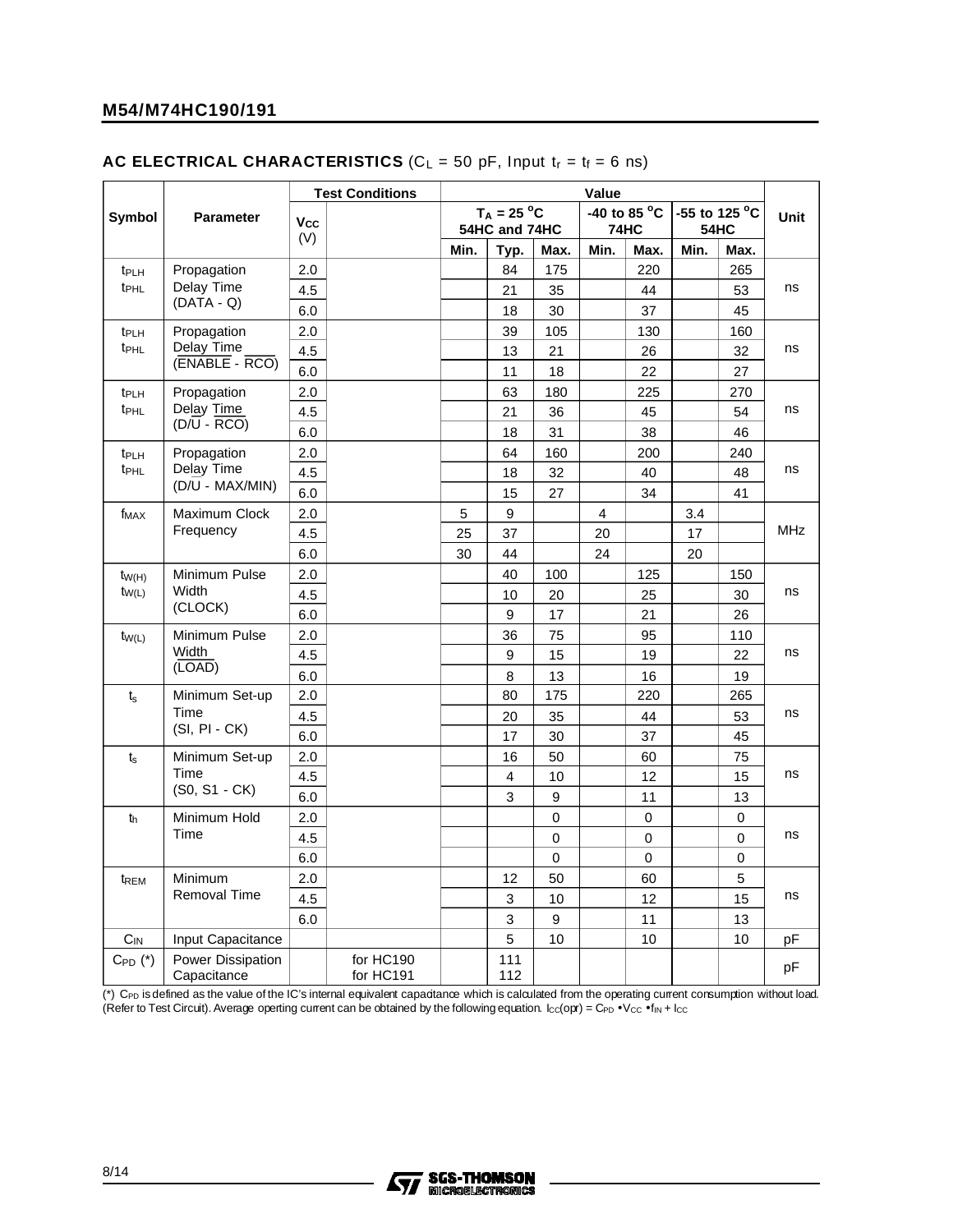

#### **SWITCHING CHARACTERISTICS TEST WAVEFORM**

#### **TEST CIRCUIT Icc (Opr.)**



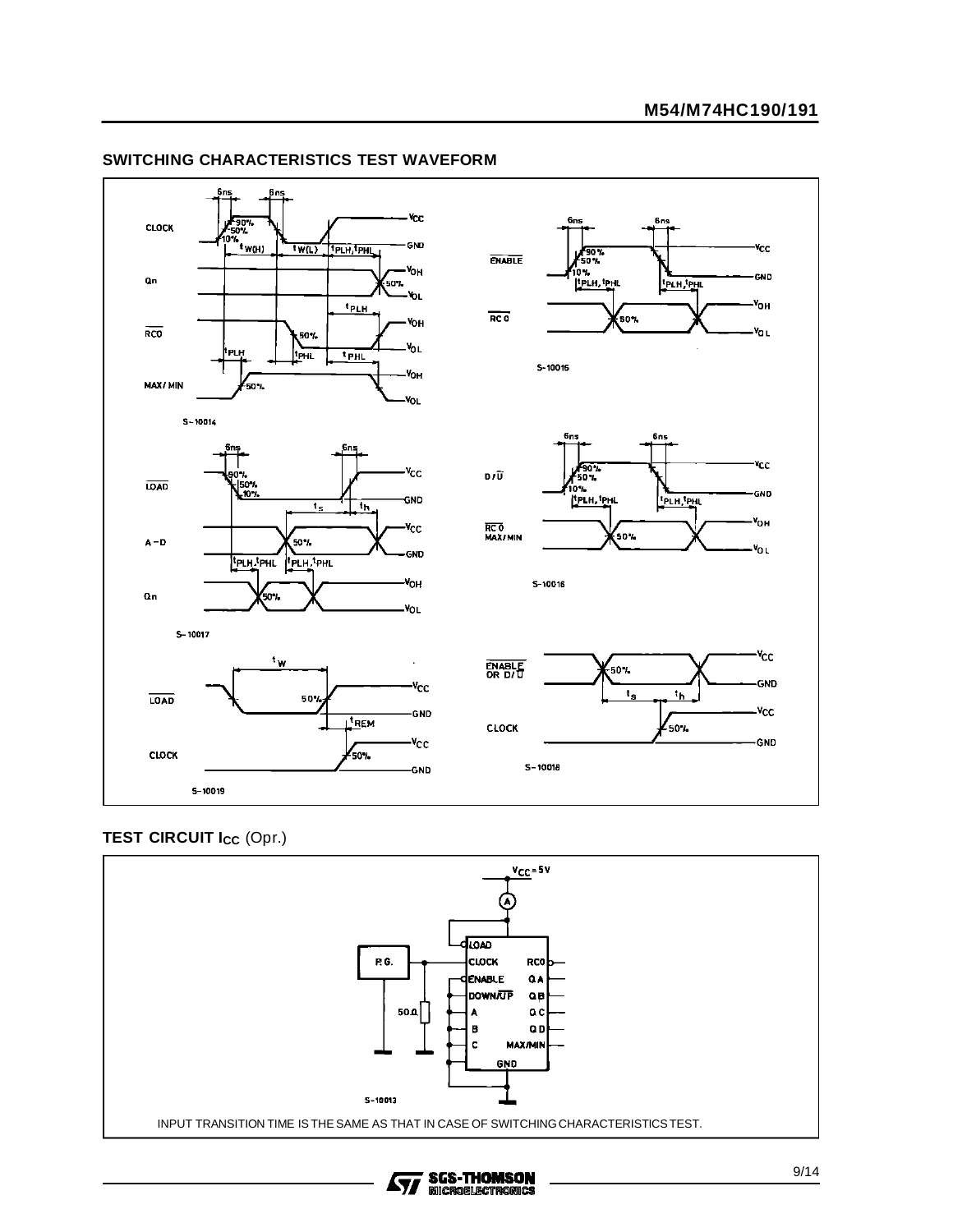# **M54/M74HC190/191**

|  |  |  |  |  |  |  |  |  |  |  |  |  |  |  |  |  |  |  |  |  |  |  |  |  |  |  |  | Plastic DIP16 (0.25) MECHANICAL DATA |  |
|--|--|--|--|--|--|--|--|--|--|--|--|--|--|--|--|--|--|--|--|--|--|--|--|--|--|--|--|--------------------------------------|--|
|  |  |  |  |  |  |  |  |  |  |  |  |  |  |  |  |  |  |  |  |  |  |  |  |  |  |  |  |                                      |  |
|  |  |  |  |  |  |  |  |  |  |  |  |  |  |  |  |  |  |  |  |  |  |  |  |  |  |  |  |                                      |  |
|  |  |  |  |  |  |  |  |  |  |  |  |  |  |  |  |  |  |  |  |  |  |  |  |  |  |  |  |                                      |  |
|  |  |  |  |  |  |  |  |  |  |  |  |  |  |  |  |  |  |  |  |  |  |  |  |  |  |  |  |                                      |  |

| DIM.        |      | $\mathop{\rm mm}\nolimits$ |        |       | inch  |       |
|-------------|------|----------------------------|--------|-------|-------|-------|
|             | MIN. | TYP.                       | MAX.   | MIN.  | TYP.  | MAX.  |
| a1          | 0.51 |                            |        | 0.020 |       |       |
| $\sf B$     | 0.77 |                            | 1.65   | 0.030 |       | 0.065 |
| $\sf b$     |      | $0.5\,$                    |        |       | 0.020 |       |
| b1          |      | 0.25                       |        |       | 0.010 |       |
| $\mathsf D$ |      |                            | $20\,$ |       |       | 0.787 |
| $\mathsf E$ |      | 8.5                        |        |       | 0.335 |       |
| e           |      | 2.54                       |        |       | 0.100 |       |
| e3          |      | 17.78                      |        |       | 0.700 |       |
| $\mathsf F$ |      |                            | 7.1    |       |       | 0.280 |
| I           |      |                            | 5.1    |       |       | 0.201 |
| L           |      | 3.3                        |        |       | 0.130 |       |
| Z           |      |                            | 1.27   |       |       | 0.050 |



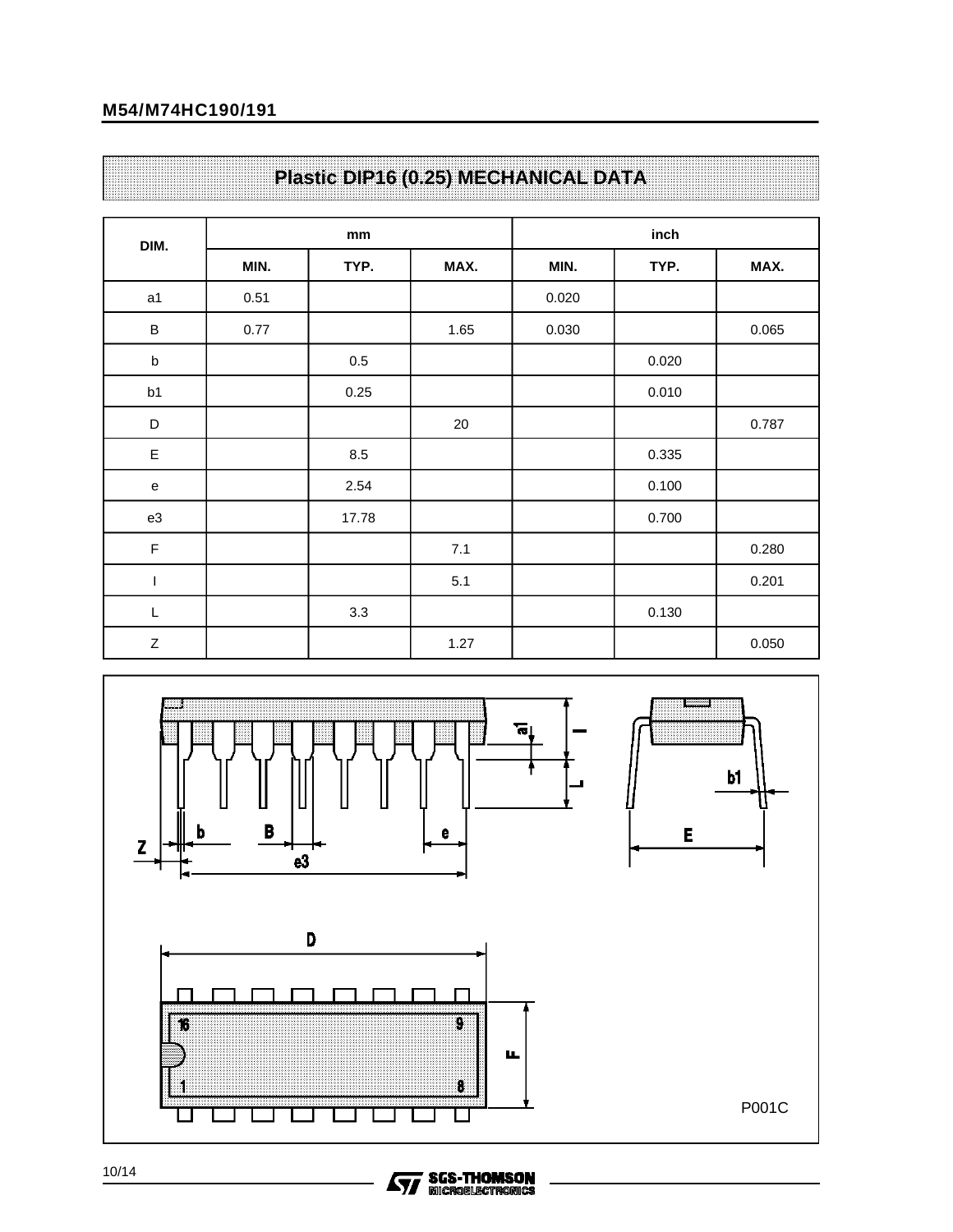| DIM.                                                                                  |      | mm    |                  |       | inch  |       |
|---------------------------------------------------------------------------------------|------|-------|------------------|-------|-------|-------|
|                                                                                       | MIN. | TYP.  | MAX.             | MIN.  | TYP.  | MAX.  |
| A                                                                                     |      |       | 20               |       |       | 0.787 |
| $\sf B$                                                                               |      |       | $\boldsymbol{7}$ |       |       | 0.276 |
| D                                                                                     |      | 3.3   |                  |       | 0.130 |       |
| $\mathsf E$                                                                           | 0.38 |       |                  | 0.015 |       |       |
| e3                                                                                    |      | 17.78 |                  |       | 0.700 |       |
| $\mathsf F$                                                                           | 2.29 |       | 2.79             | 0.090 |       | 0.110 |
| G                                                                                     | 0.4  |       | 0.55             | 0.016 |       | 0.022 |
| $\boldsymbol{\mathsf{H}}$                                                             | 1.17 |       | 1.52             | 0.046 |       | 0.060 |
| L                                                                                     | 0.22 |       | 0.31             | 0.009 |       | 0.012 |
| $\mathsf{M}% _{T}=\mathsf{M}_{T}\!\left( a,b\right) ,\ \mathsf{M}_{T}=\mathsf{M}_{T}$ | 0.51 |       | 1.27             | 0.020 |       | 0.050 |
| ${\sf N}$                                                                             |      |       | 10.3             |       |       | 0.406 |
| $\sf P$                                                                               | 7.8  |       | 8.05             | 0.307 |       | 0.317 |
| $\mathsf Q$                                                                           |      |       | 5.08             |       |       | 0.200 |





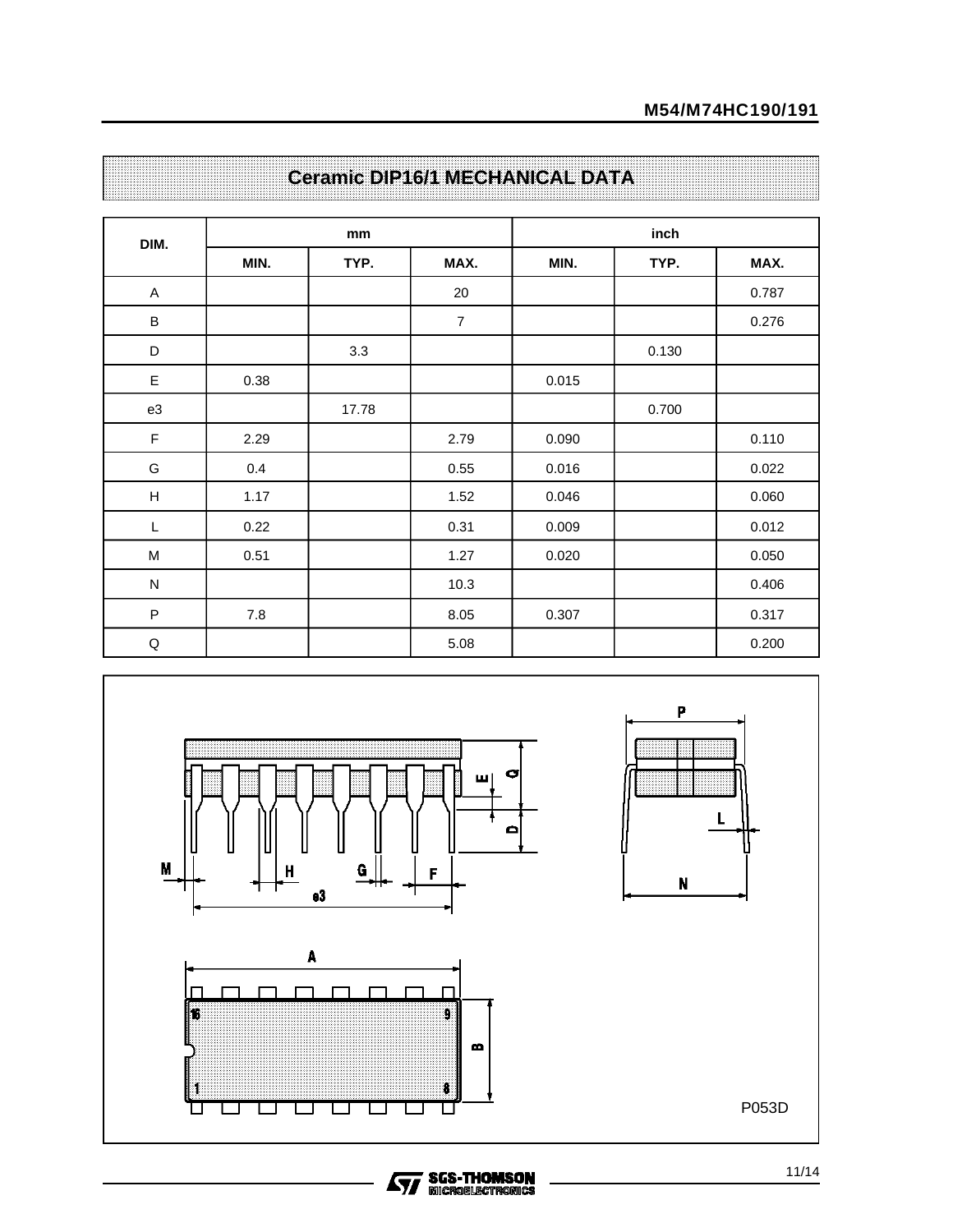# **M54/M74HC190/191**

| DIM.           |      | mm   |         |                   | inch  |       |
|----------------|------|------|---------|-------------------|-------|-------|
|                | MIN. | TYP. | MAX.    | MIN.              | TYP.  | MAX.  |
| $\mathsf A$    |      |      | 1.75    |                   |       | 0.068 |
| a <sub>1</sub> | 0.1  |      | 0.2     | 0.004             |       | 0.007 |
| a2             |      |      | 1.65    |                   |       | 0.064 |
| $\sf b$        | 0.35 |      | 0.46    | 0.013             |       | 0.018 |
| b <sub>1</sub> | 0.19 |      | 0.25    | 0.007             |       | 0.010 |
| $\mathsf C$    |      | 0.5  |         |                   | 0.019 |       |
| c1             |      |      |         | $45^\circ$ (typ.) |       |       |
| D              | 9.8  |      | $10$    | 0.385             |       | 0.393 |
| E              | 5.8  |      | $6.2\,$ | 0.228             |       | 0.244 |
| e              |      | 1.27 |         |                   | 0.050 |       |
| e3             |      | 8.89 |         |                   | 0.350 |       |
| F              | 3.8  |      | 4.0     | 0.149             |       | 0.157 |
| G              | 4.6  |      | 5.3     | 0.181             |       | 0.208 |
| L              | 0.5  |      | 1.27    | 0.019             |       | 0.050 |
| M              |      |      | 0.62    |                   |       | 0.024 |

# **SO16 (Narrow) MECHANICAL DATA**



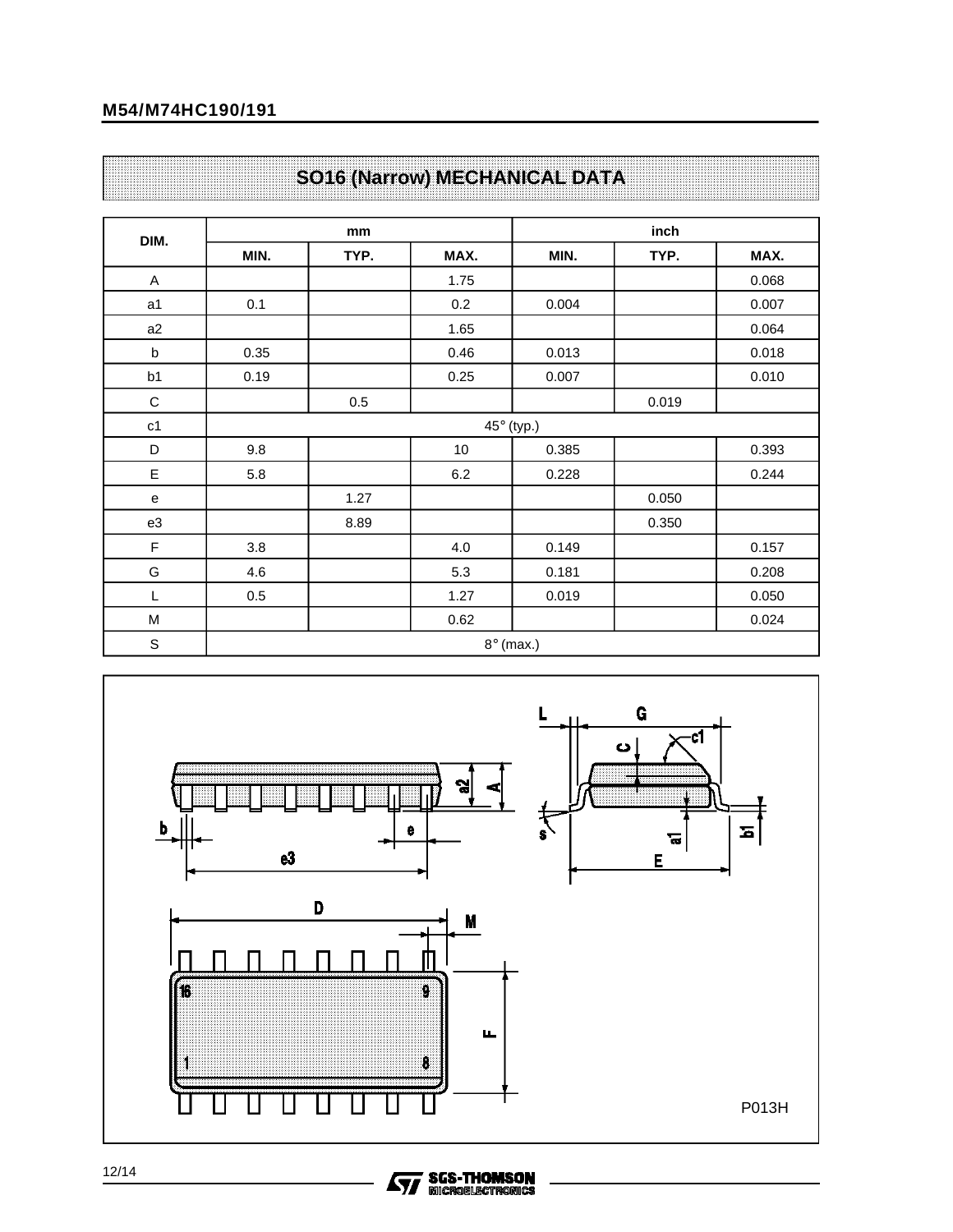| DIM.           |      | mm   |       |       | inch  |       |
|----------------|------|------|-------|-------|-------|-------|
|                | MIN. | TYP. | MAX.  | MIN.  | TYP.  | MAX.  |
| $\mathsf{A}$   | 9.78 |      | 10.03 | 0.385 |       | 0.395 |
| B              | 8.89 |      | 9.04  | 0.350 |       | 0.356 |
| $\mathsf D$    | 4.2  |      | 4.57  | 0.165 |       | 0.180 |
| d1             |      | 2.54 |       |       | 0.100 |       |
| d2             |      | 0.56 |       |       | 0.022 |       |
| E              | 7.37 |      | 8.38  | 0.290 |       | 0.330 |
| e              |      | 1.27 |       |       | 0.050 |       |
| e3             |      | 5.08 |       |       | 0.200 |       |
| F              |      | 0.38 |       |       | 0.015 |       |
| G              |      |      | 0.101 |       |       | 0.004 |
| M              |      | 1.27 |       |       | 0.050 |       |
| M <sub>1</sub> |      | 1.14 |       |       | 0.045 |       |